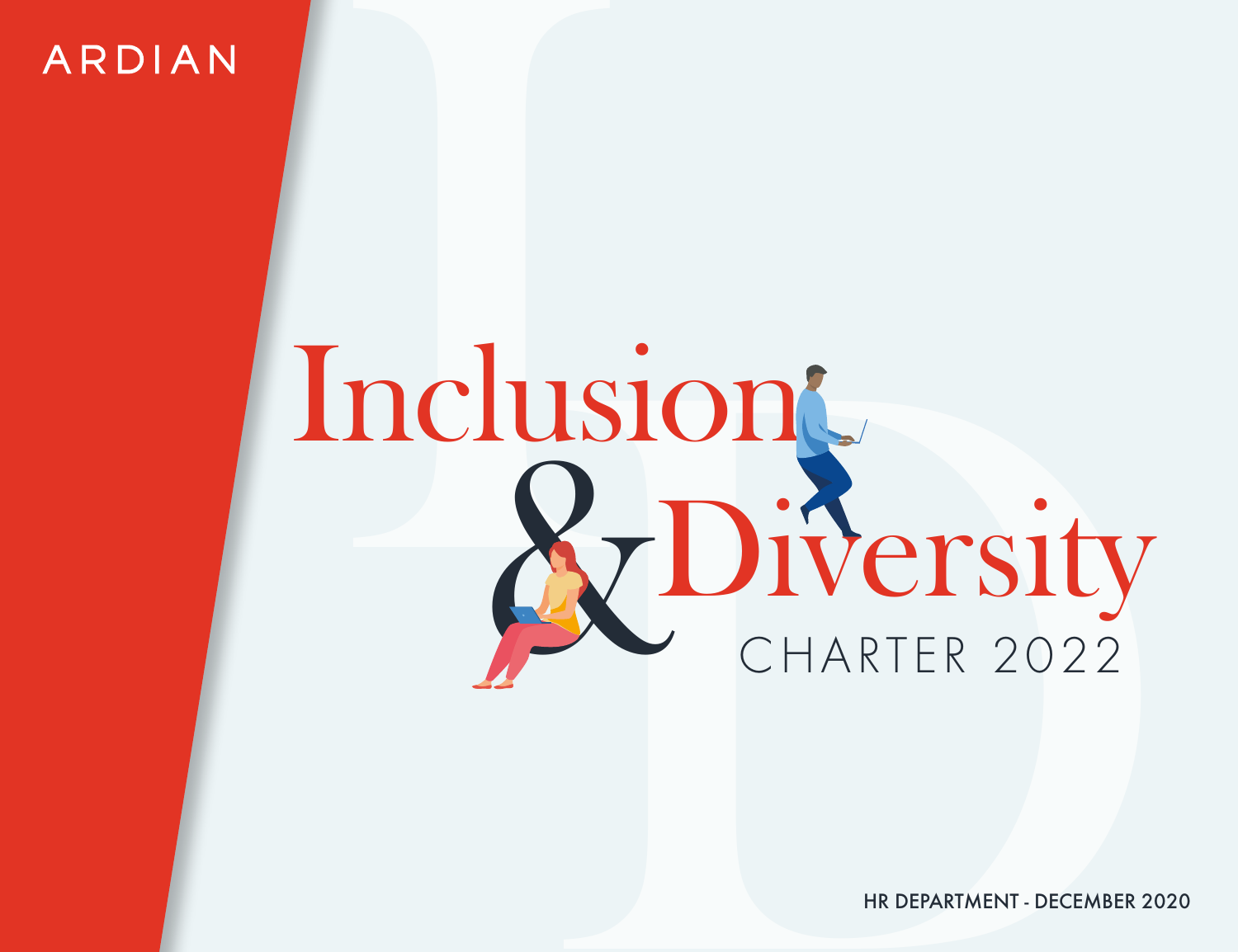Ardian is a world-leading private investment house with assets of US\$103bn managed or advised in Europe, the Americas and Asia. Through its commitment to shared outcomes for all stakeholders, Ardian's activities fuel individual, corporate and economic growth around the world.

At Ardian, we want to have a positive impact on all our stakeholders and we are conscious of our societal role. This charter, which sets up concrete and measurable targets, is a commitment against all types of discrimination and an engagement to promote equal opportunities.

We define Inclusion and Diversity ("I&D"), as the framework that allows everyone to realize their true potential within a group, while being respected and feeling free to express their ideas and their singularities, no matter if it is religion, gender, age, national origin, educational background, mental and physical disabilities or sexual orientation.

Ardian is a world-leading privary<br>managed or advised in Eurommitment to shared outcom<br>individual, corporate and econ<br>At Ardian, we want to have a pare conscious of our societal ra<br>**measurable targets, is a com<br>and an engag** To have a positive impact on all our stateholders and we<br>to have a positive impact on all our stateholders and we<br>stay is a commitment against all types of discrimination<br>the promote equal opportunities.<br>On and Diversity ( We truly believe that diverse and inclusive organizations are more creative, innovative and outperform their peers. For all these reasons, Inclusion and Diversity are one of our strategic objectives on the short, mid and long terms, and we are launching an action plan to make them levers for sustainable performance.

Promoting equal opportunities to strengthen our positive social impact

### This charter aims at:

Creating an inclusive

working environment which facilitates the expression of individuals from all backgrounds Developing actions on three priorities axis: gender diversity, social diversity and disability France Controllers (The Same Controllers and measure their success and measure their success and measure their success and measure their success and measure their success and measure their success and measure their success Properties to the positive social committee

Using our different committees to keep improving our initiatives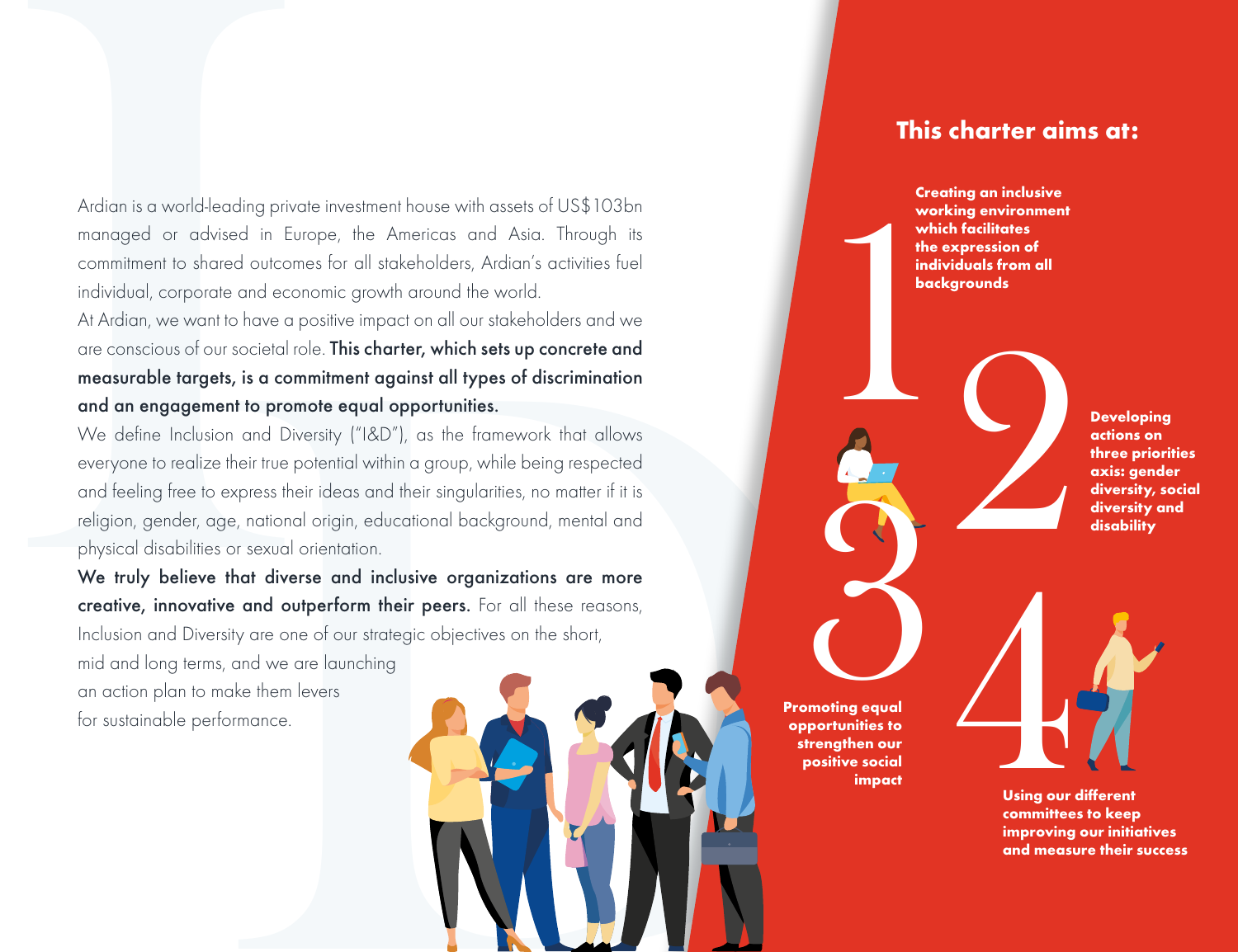

## REATE AN INCLUSIVE<br>
NCILITATES THE EXPRES<br>
ACKGROUNDS, WITH<br>
successful integration of diverse<br>
vironment to allow individuals to to<br>
vironment to allow individuals to by m<br>
tricular attention will be paid by m<br>
have acces CREATE AN INCLUSIVE WORKING ENVIRONMENT WHICH FACILITATES THE EXPRESSION OF INDIVIDUALS FROM ALL BACKGROUNDS, WITH OBJECTIVES TO REACH BY 2022

**paid by managers to make sure that new recruits are well on boarded<br>
EXAINING FOR ALL OUR STAFF<br>
Electroned on unconscious bisses, sterestypes and non-discrimination.**<br>
In the indexed on a meconological bisses, sterestype The successful integration of diverse profiles is based on the development of an inclusive working environment to allow individuals to express themselves, develop and reach their full potential. Particular attention will be paid by managers to make sure that new recruits are well on boarded and have access to the training needed.

### > ORGANIZE INCLUSION TRAINING FOR ALL OUR STAFF

- •100% Ardian recruiters to be trained on unconscious biases, stereotypes and non-discrimination.
- •100% Ardian managers to be trained on conscious inclusion.
- •100% Ardian employees to be trained on unconscious biases and stereotypes.

### > PUBLISH OUR FLEXIBLE WORKING POLICY

19

34

- •Ardian commits to publish its flexible working policy, lever for talent retention. This policy, built by the Millennial Comex with HR and IT support, will be based on the specific needs of employees.
- •A particular attention will be paid to the non-discriminatory aspects of this policy and the company will make sure that all employees are equally encouraged to benefit from it.

### > PUBLISH OUR SUPPORT GUIDE FOR PARENTS AND CAREGIVERS

- •Ardian commits to publish a support guide for parents and caregivers at a global scale, with local versions depending on cultural and legal specificities.
- •This guide will notably include a measure to ease the return to the office after maternity or sick leaves of more than 5 months. It will give the opportunity to progressively return to the office, if the team's organization allows it.
- •In line with our discussions around parenthood, Ardian commits to study the extension of paternity leave's duration.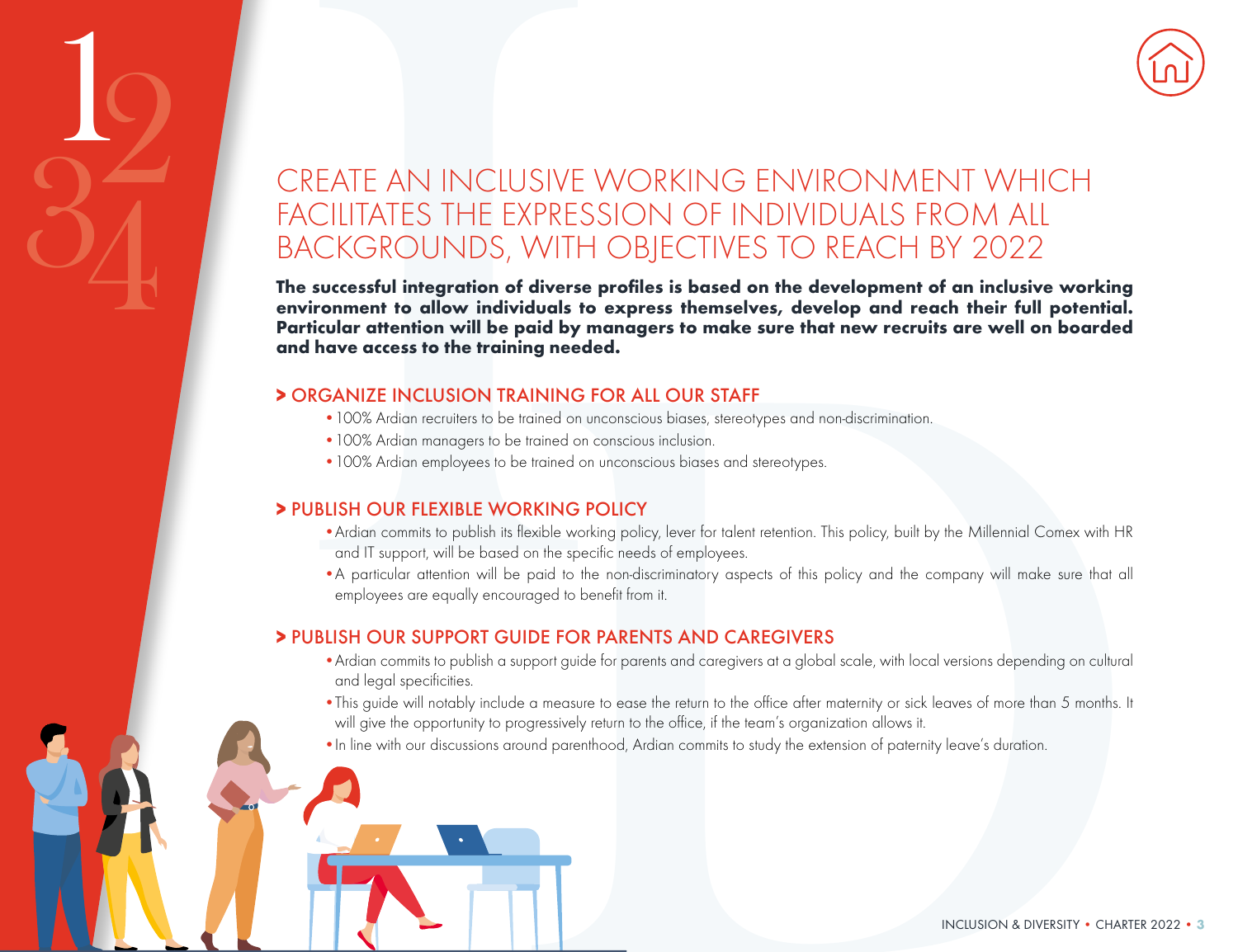

## EVELOP ACTIONS ON THE SERVICE STOREAD (THE OBJECTIVES TO READ (THE OBJECTIVES TO READ (THE OBJECTIVES TO READ (THE OBJECTIVES TO READ (THE A GARD CORRECT ANY PAY (The Addion commits to study unexplained pay its offices. Ad DEVELOP ACTIONS ON THREE PRIORITIES AXIS: GENDER DIVERSITY, SOCIAL DIVERSITY AND DISABILITIES WITH OBJECTIVES TO REACH BY 2022

### 2.1 WE COMMIT FOR GENDER DIVERSITY

### > MEASURE AND CORRECT ANY PAY GAPS BETWEEN MEN AND WOMEN

- Ardian commits to study unexplained pay gaps between Men and Women in equivalent positions, on a yearly basis and for all its offices.
- Ardian also commits to write a global equal salary policy and to reduce any unexplained salary gaps thanks to a dedicated financial pocket during its Compensation Committee.

### > WRITE A GENDER EQUITY POLICY

 $\frac{1}{2}$ 

34

- A particular attention will be paid to management and investment functions.
- **ANY PAY GAPS BETWEEN MEN AND WOMEN**<br>**ANY PAY GAPS BETWEEN MEN AND WOMEN**<br>epidened pay gaps between Men and Women in equivalent positions, on a yearly basis and for all<br>equipode and solve a photon of the paid to metallicat • This policy will include actions to increase the recruitment of female talent and their career development. Therefore, the company commits to:
	- organize recruitment processes with at least one interviewer from each gender.
	- have at least one person from each gender in recruitments shortlists.
	- make sure that at least one person from each gender is present on recruitment and student fairs.
	- repeat non-discrimination principles before each Compensation, Personal and Career Development Committees.
	- pay particular attention to gender diversity in our internship promotions.
	- develop a new sponsorship program dedicated to women in partnership with the Ardian Women Club.
- This policy will include concrete targets:
	- FranceInvest/Sista Charter: Ardian wants to apply the following targets to all its offices. Reach 25% of women in Investment Committees by 2030 and 30% by 2035. Reach 40% of women in investment teams by 2030.

### > PROMOTE OUR SECTOR AMONGST WOMEN STUDENTS

• see point 3 of our action plan.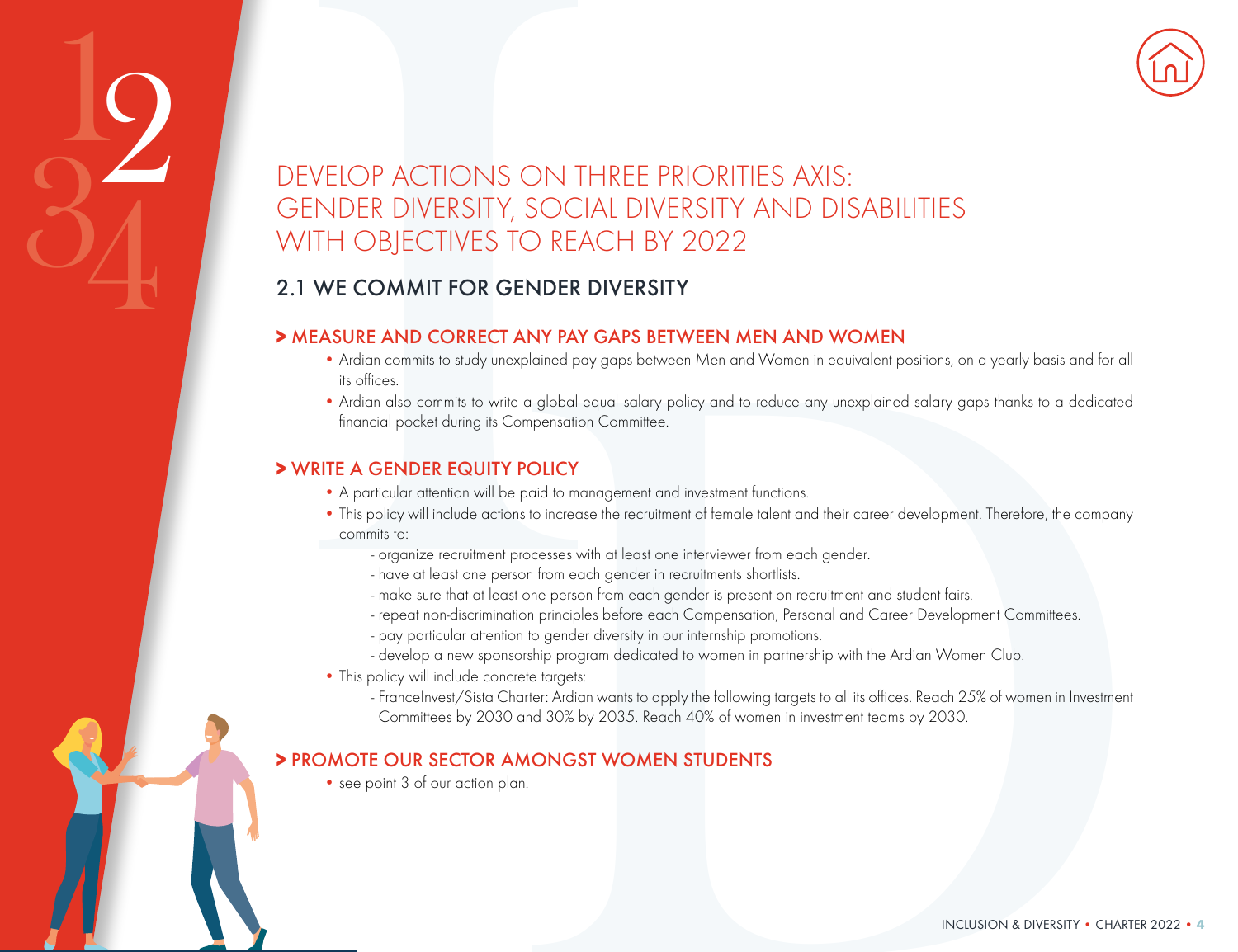

## EVELOP ACTIONS ON THE FIND DROBUTY) ARE BASED ON THE COMMON ANDEN THAT OUR TALLENT PRODUCTIONS (THE STATE THAT OUR TALLENT PRODUCTIONS) THAT OUR TALLENT PRODUCTS (THE STATE THAT OUR TALLENT PRODUCTS) AND MOBILITY) ARE BASE DEVELOP ACTIONS ON THREE PRIORITIES AXIS: GENDER DIVERSITY, SOCIAL DIVERSITY AND DISABILITIES WITH OBJECTIVES TO REACH BY 2022

### 2.2 WE COMMIT FOR A BETTER SOCIAL DIVERSITY IN OUR TEAMS

# **BETTER SOCIAL DIVERSITY IN OUR TEAMS<br>
RECRUIT AND, IF INTERVENTY IN OUR TEAMS<br>
ROWONDS TO THE INTERVENTY PROCESSES**<br>
ROWONDS TO THE INTERVENTY PROCESSES<br>
Busines roand one interpresented skills. The objective of this prog > SET UP PARTNERSHIPS TO RECRUIT AND, IF NECESSARY, TRAIN CANDIDATES COMING FROM ALL SOCIO-ECONOMIC BACKGROUNDS TO THE INTERVIEW PROCESSES

- Ardian commits to pursue its training program on interpersonal skills. The objective of this program, today developed in partnership with VoxPopuli is to go from 8 students trained and included to our internship recruitment processes in 2020, to 16 in 2021.
- Ardian will study any opportunities to collaborate with Ardian Foundation to source talent from all socio-economic backgrounds and will closely follow any partnership options.

### > MAKE SURE THAT OUR TALENT PROCESSES (INCLUDING RECRUITMENT, CAREER PROGRESSION AND MOBILITY) ARE BASED ON THE FAIR ASSESSMENT OF COMPETENCE AND CAPABILITY

- Create a career framework to be shared with employees to avoid any type of discrimination and enable fair and transparent career progression.
- Our recruitment process should not exclude any candidate based on the University/Schools he graduated from.

### > PROMOTE OUR ACTIVITIES AMONGST POTENTIAL CANDIDATES FROM SCHOOLS AND UNIVERSITIES

• see point 3 of our action plan.

 $\frac{1}{2}$ 

34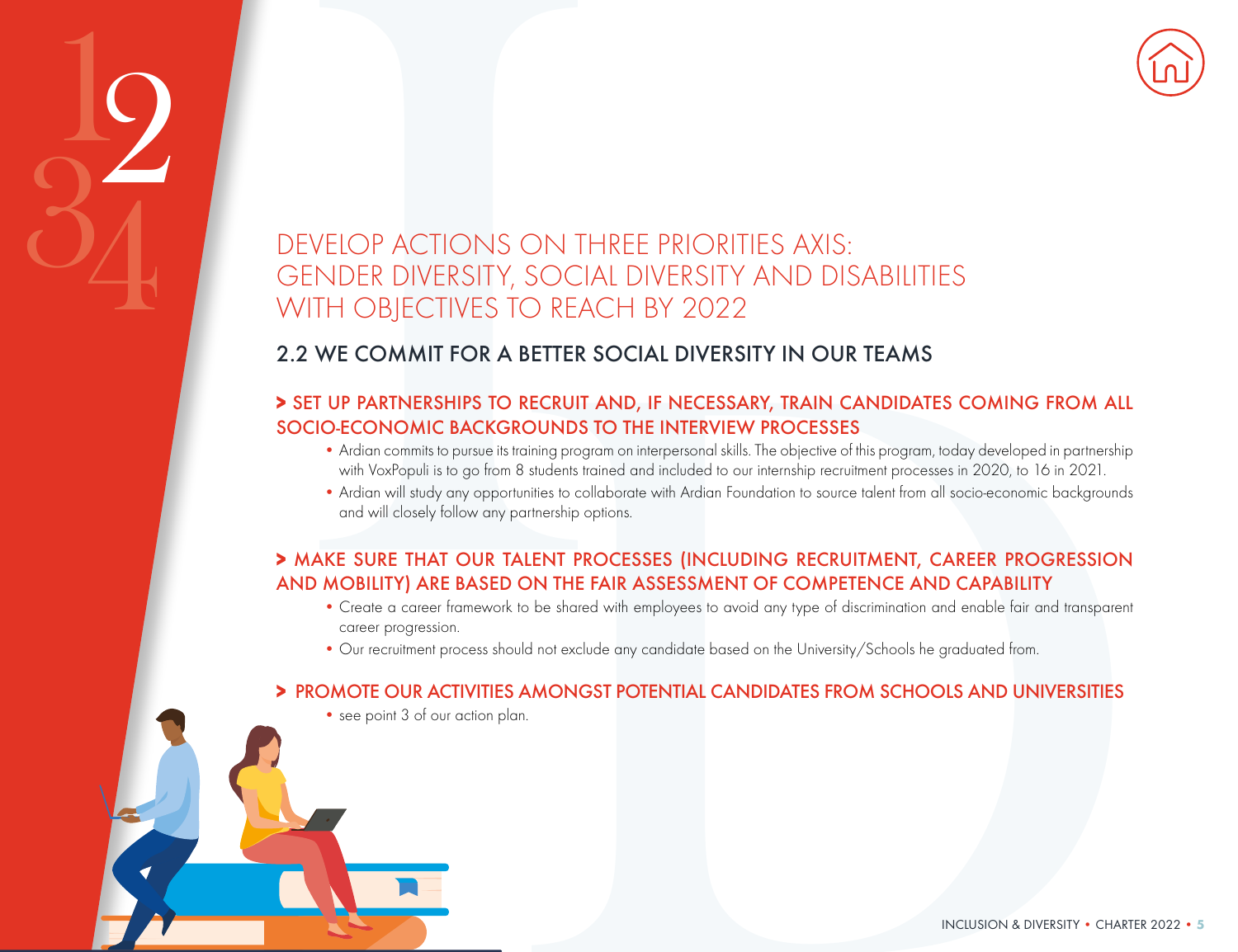

## EVELOP ACTIONS ON THE NDER DIVERSITY, SOCIAL<br>ITH OBJECTIVES TO REAM<br>ITH OBJECTIVES TO REAM<br>ITH OBJECTIVES TO REAM<br>FECOME A DISABLED FRIENDLY COM<br>IN TRIGUISM TO INCLUDE A<br>INSURGE TO A Systematically remind in our job offers DEVELOP ACTIONS ON THREE PRIORITIES AXIS: GENDER DIVERSITY, SOCIAL DIVERSITY AND DISABILITIES WITH OBJECTIVES TO REACH BY 2022

### 2.3 WE COMMIT TO INCLUDE A HIGHER NUMBER OF DISABLED PEOPLE

### > BECOME A DISABLED FRIENDLY COMPANY

 $\frac{1}{2}$ 

34

- Train someone to ease onboarding of disabled people.
- Systematically remind in our job offers that all of them are opened to disabled people.
- Support managers to receive disabled candidate if their skills have been validated by recruiters.
- Create partnerships with associations and schools to encourage employment of disabled people.

### > CREATE AN ENVIRONMENT WHERE EVERY DISABLED PEOPLE FEEL FREE TO DECLARE THEMSELVES

- Ardian commits to continue its actions for a better understanding of disability.
- CLUDE A HIGHER NUMBER OF DISABLED PEOPLE<br>
Society of disabled people.<br>
prob offers that all of them are popered to disabled people.<br>
end disabled condidate if their skills have been validated by recruiters.<br>
sociations and • Ardian will put actions in place to allow employees to declare themselves, while guaranteeing to avoid any type of discriminations in their career development.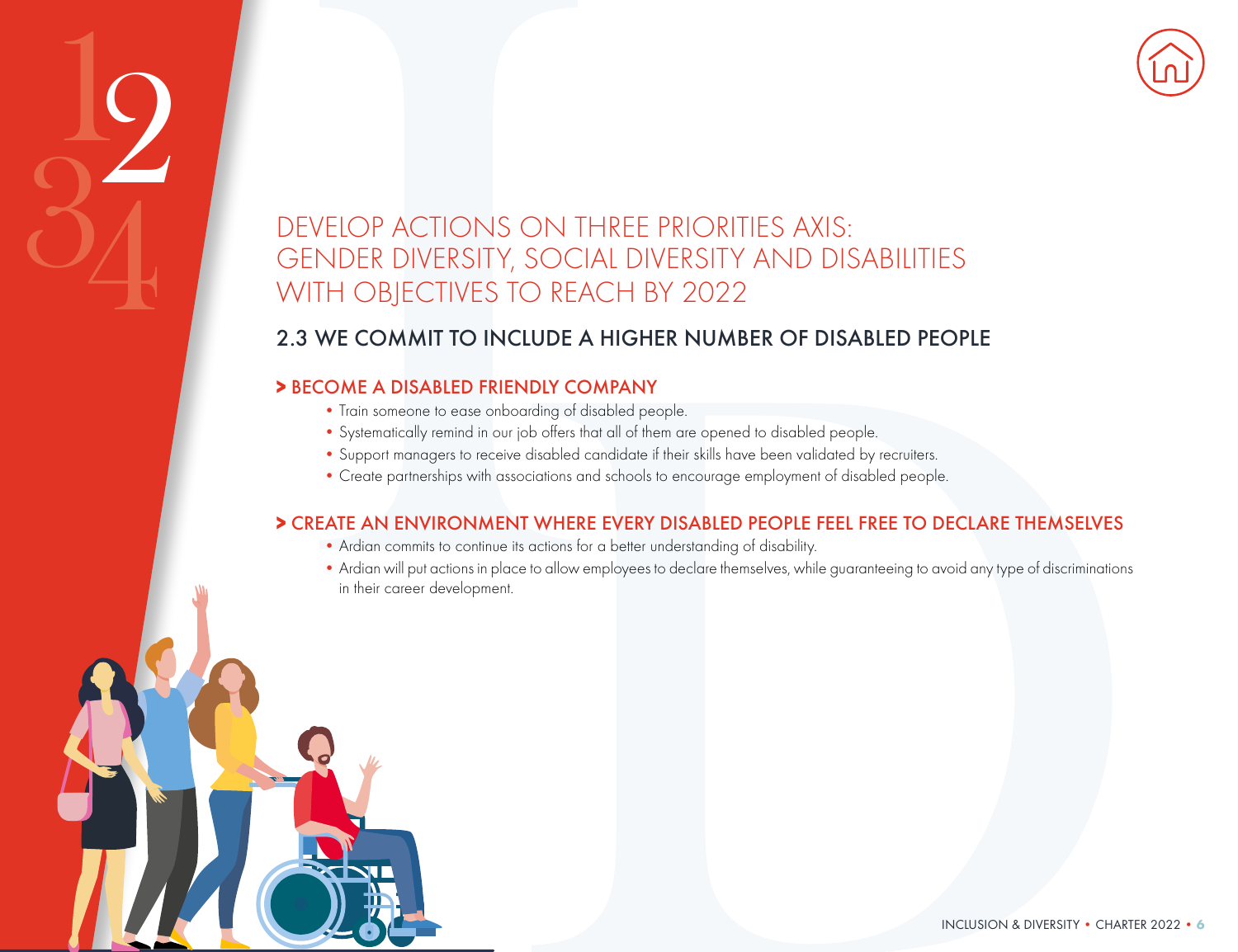

### PROMOTE EQUAL OPPORTUNITIES TO STRENGTHEN OUR POSITIVE SOCIAL IMPACT

### > PROMOTE THE PRIVATE INVESTMENT SECTOR AMONGST STUDENTS FROM UNDERREPRESENTED GROUPS TO ENCOURAGE THEM TO JOIN OUR INDUSTRY, NOTABLY AMONGST TWO OF OUR PRIORITY TARGETS: WOMEN STUDENTS AND PEOPLE COMING FROM MODEST SOCIAL BACKGROUND.

- Ardian will enlarge the list of universities and schools targeted in its recruitment processes. The company will organize dedicated events to reach out to these students.
- Ardian will organize an event, Generation Women, targeting young women students who have not chosen financial studies yet.
- Ardian will highlight female role models, notably via testimonies on our website and social networks, to allow candidate to identify themselves in a role at Ardian.
- Ardian will reinforce its presence in high schools to promote its activities and advice students on the path to follow to integrate a company from our sector.

### > BECOME A DISABLED FRIENDLY COMPANY

• see point 2.3 of the action plan.

 $\frac{1}{2}$ 

34

### > PAY PARTICULAR ATTENTION TO THE I&D APPROACH OF ALL OUR SUPPLIERS AND ENCOURAGE THEM TO SHARE WHERE DO THEY STAND ON THIS ASPECT.

PORT CONTENTION TO THE VARIATION CONTENTION CONTENTION CARRED TO SHARE WERE TO SAVID PROVIDENTS AND PISCHED CONTENTS. WOWEN STUDENTS AND PISCHED to Addian will enlarge the list of universities a events to reach out to thes ITS AND PEOPLE COMING FROM MODEST SOCIAL BACKGROUND.<br>
If universities and schools torgeted in its recruitment processes. The company will cagarize distributed<br>
studients.<br>
The Company Women, trageding young women studients > BUILD PARTNERSHIPS TO EASE THE SOURCING OF OTHER TYPE OF PROFILES FOR INTERNSHIPS OR LONG TERM CONTRACTS (VOXPOPULI, ARDIAN FOUNDATION, ASSOCIATIONS PROMOTING DISABILITY, …)

• see point 2.2 of the action plan.